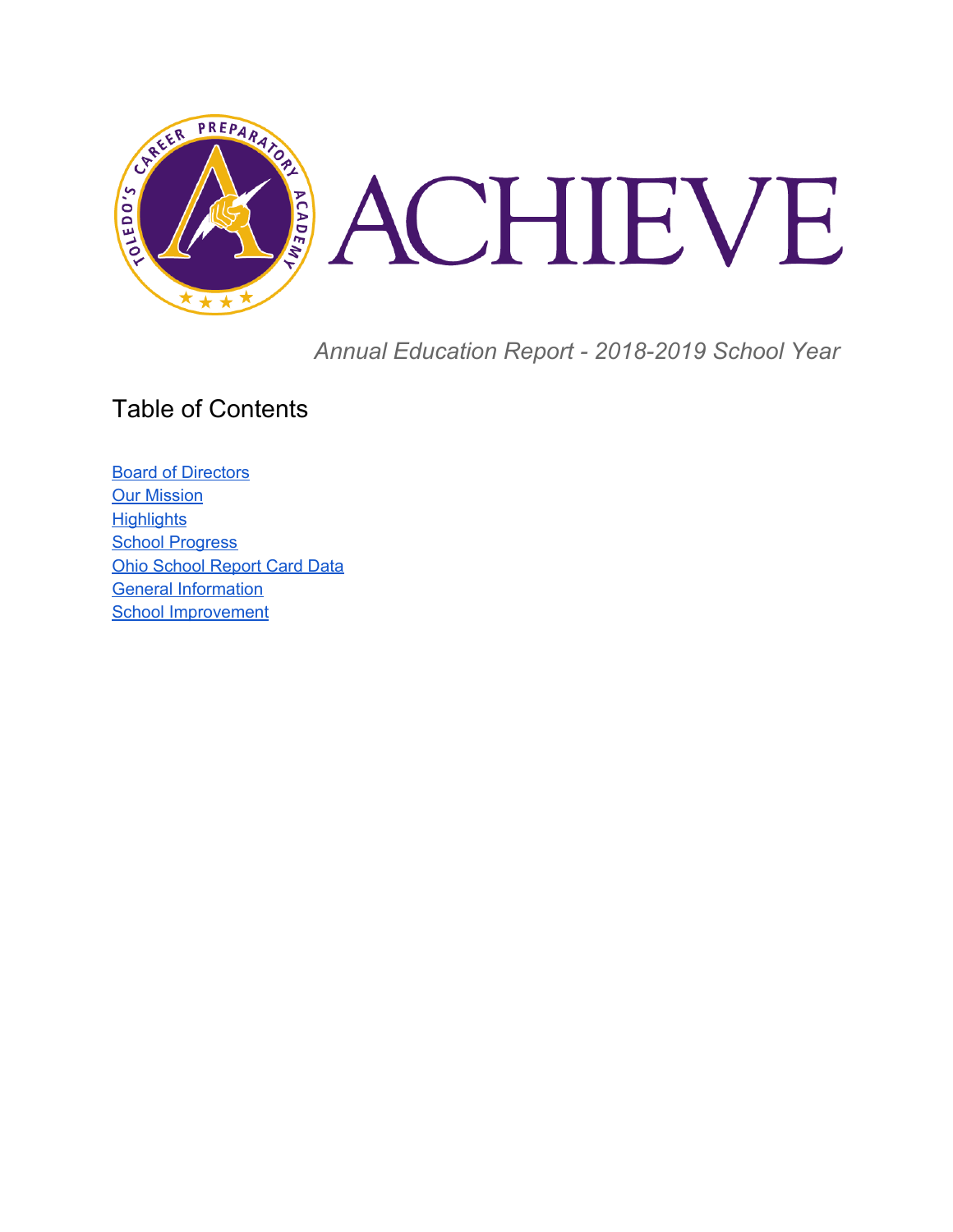

## <span id="page-1-0"></span>Current Board of Directors

Rachel Rodriguez, president Carol Schwartz, vice president Daniel Montrie, treasurer Rebecca Strand, secretary Diana Bush, member

Sponsored by the Buckeye Community Hope Foundation Managed by The Leona Group, LLC

Achieve Career Preparatory Academy is the Toledo-area's first career preparatory high school option. Achieve Career Preparatory Academy is a tuition-free public dropout-recovery charter school.

## <span id="page-1-1"></span>Our Mission

Achieve Career Preparatory Academy demonstrates the power of an education built on achievement, caring and respect to transform the lives of children.

We implement our mission by engaging in:

- Ongoing school improvement
- Title I school-wide planning
- Creating and maintaining a safe and welcoming culture of learning
- High quality instructional leadership
- Collection and use of data that support high levels of academic achievement
- Research-based professional development that is aligned to the school improvement plan
- High quality teaching and learning
- Effective and innovative strategies which meet the educational needs of all students

## <span id="page-1-2"></span>**Highlights**

- Launched Advisory Groups
- Increased student motivation using PBIS program
- Built a partnership with The National Guard and The United States Army that resulted in two students being accepted to their programs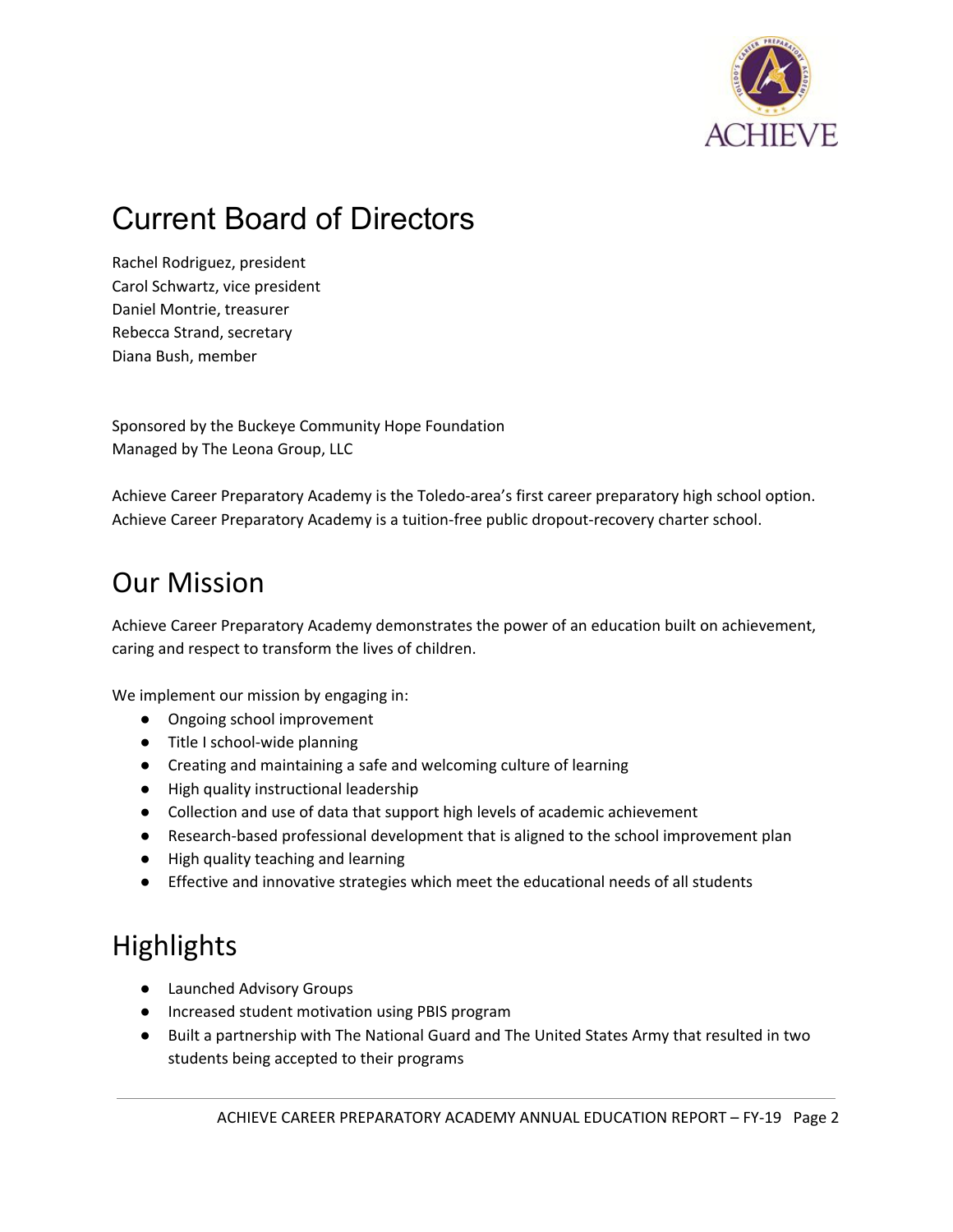

- Participated in the Charter School Athletic League
- Strong SIM and Fusion programs for reading and comprehension strategies
- Participated In YAAW (Young Artist at Work)
- Participated in Upward Bound through the University of Toledo
- Partnered with YOP (Youth Opportunities Program)
- Multitude of college visits that resulted in one student being accepted to Owens Community College

## <span id="page-2-0"></span>School Progress

Ohio Revised Code (ORC) 3314.03(D)(2) specifies that the sponsor of the school must "monitor and evaluate the academic and fiscal performance and the organization and operation of the community school on at least an annual basis."

Buckeye Community Hope Foundation served as the sponsor for Achieve Career Preparatory Academy during the 2018-2019 school year. BCHF monitored the school's academic and fiscal performance, as well as the organization and operation of the school, and determined the school was substantially compliant with the rules and regulations governing community schools.

<span id="page-2-1"></span>All community school sponsors are required to submit a written report of the evaluation results of the school's academic, financial, and organization performance as well as the school's legal compliance to the Ohio Department of Education and make the report available to parents of students enrolled in the community school. As such, an Annual Report regarding the performance of this school and other schools under the sponsorship of Buckeye Community Hope Foundation will be posted on our website [www.buckeyehope.org,](http://www.buckeyehope.org/) no later than November 30, 2019.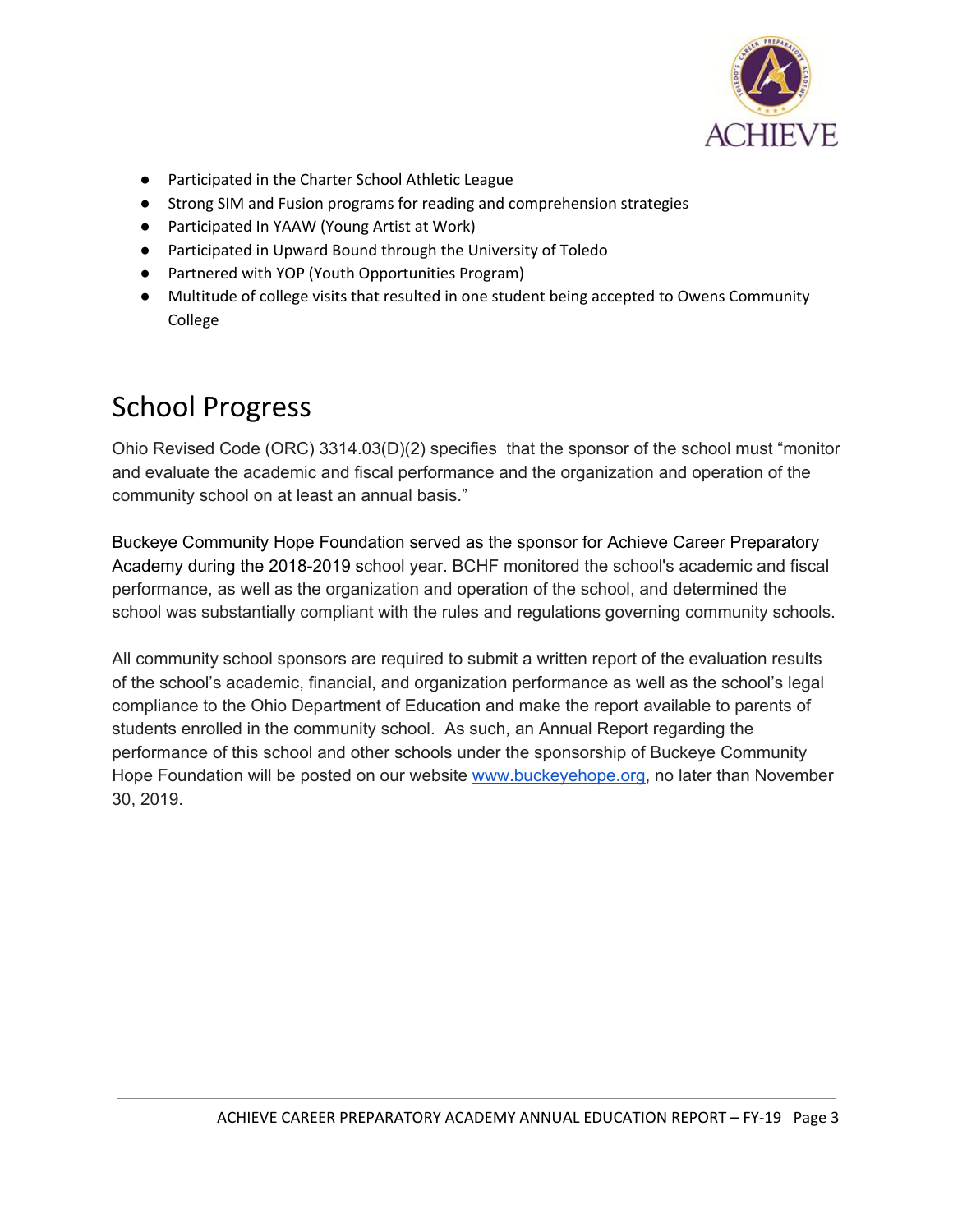

# Ohio School Report Card Data

| 2018-19 Report Card Data                                                               | Percentage % | Standard Met? |
|----------------------------------------------------------------------------------------|--------------|---------------|
| <b>High School Assessment Test Passage Rate:</b><br>Students who passed all five tests | 33.0%        | <b>Yes</b>    |
| <b>Gap Closing: Annual measurable objectives</b>                                       | 58.1%        | <b>Yes</b>    |
| <b>Graduation rate, four-year</b>                                                      | 35.7%        | <b>Yes</b>    |
| <b>Graduation rate, five year</b>                                                      | 57.1%        | Yes.          |
| <b>Graduation rate, six years</b>                                                      | 50.0%        | Yes.          |
| <b>Graduation rate, seven years</b>                                                    | 52.9%        | <b>Yes</b>    |
| <b>Graduation rate, eight years</b>                                                    | 44.1%        | <b>Yes</b>    |
| Weighted average of all graduation rates                                               | 44.7%        | <b>Yes</b>    |

## General Information

| <b>OUR SCHOOL</b>     |                      |
|-----------------------|----------------------|
| Start-up as of        | 2009                 |
| Grades served         | $8 - 12$             |
| School days           | 173                  |
| Local school district | <b>Toledo Public</b> |

| <b>HIGH SCHOOL OPTIONS</b>                                      |           |
|-----------------------------------------------------------------|-----------|
| Number & percent of post-secondary enrollment (dual enrollment) | <b>NA</b> |
| Number of college equivalent courses offered (AP/IB)            | <b>NA</b> |

ACHIEVE CAREER PREPARATORY ACADEMY ANNUAL EDUCATION REPORT – FY-19 Page 4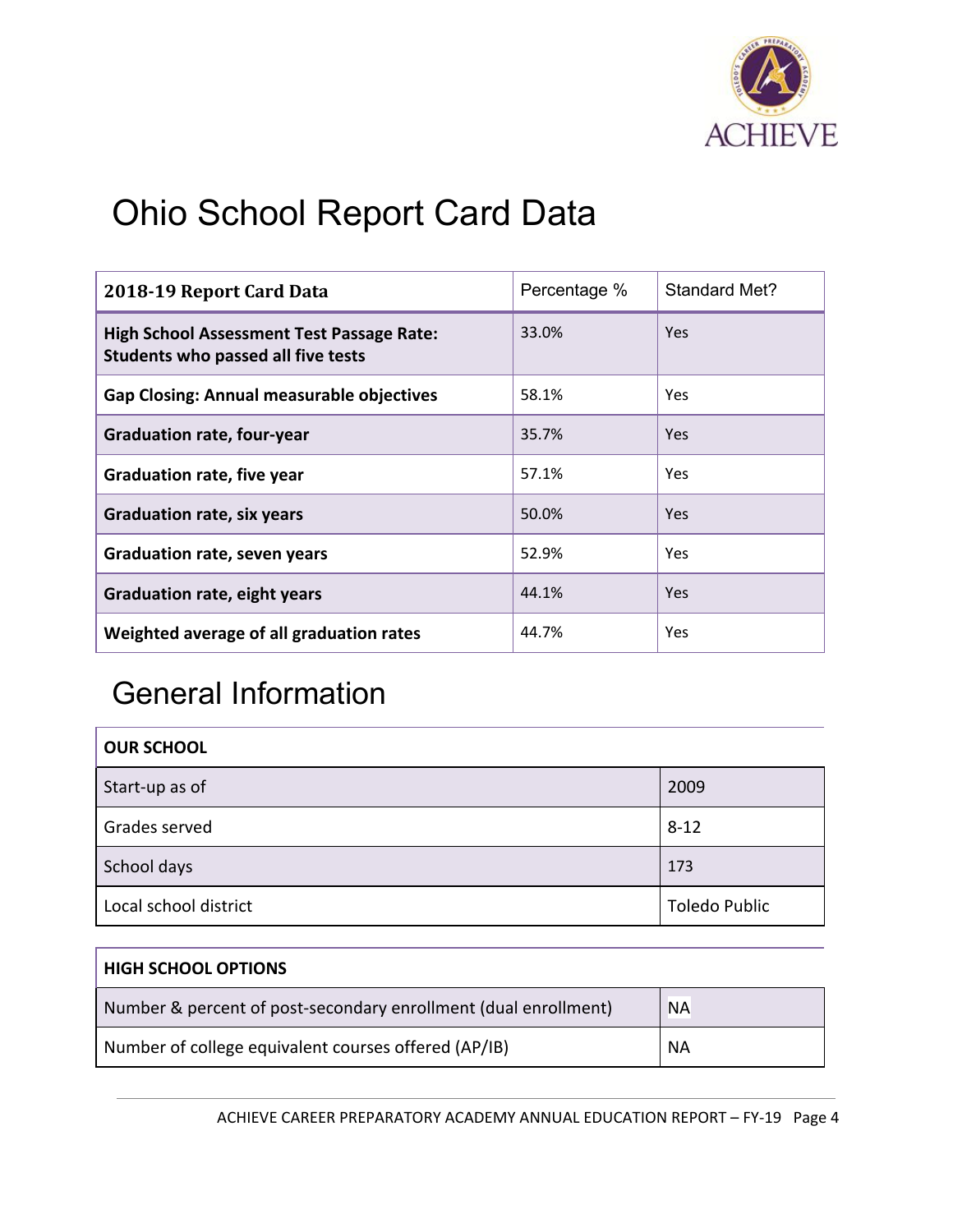

| Number & percent of students enrolled in college equivalent courses<br>(AP/IB) | <b>NA</b> |
|--------------------------------------------------------------------------------|-----------|
| Number & percent of students receiving a score leading to college<br>credit    | <b>NA</b> |

#### **OUR TEACHERS AND STAFF**

| % of core classes taught by a properly certified teacher           | 100% |
|--------------------------------------------------------------------|------|
| % of core courses taught by a Highly Qualified teacher             | 100% |
| % of core courses taught by a teacher with a temporary certificate | 0%   |

#### **OUR STUDENTS**

| Attendance rate            | 60%   |
|----------------------------|-------|
| Number of suspensions      | 208   |
| Total days of suspensions  | 463   |
| Economically disadvantaged | 99.7% |
| Students with disabilities | 31%   |
| Total student enrollment   | 130   |
| <b>Black</b>               | 74%   |
| Hispanic                   | 8%    |
| White                      | 6%    |
| Multi-racial               | 12%   |

| <b>OUR PARENTS</b>                   |     |
|--------------------------------------|-----|
| Parent/teacher conference attendance | 12% |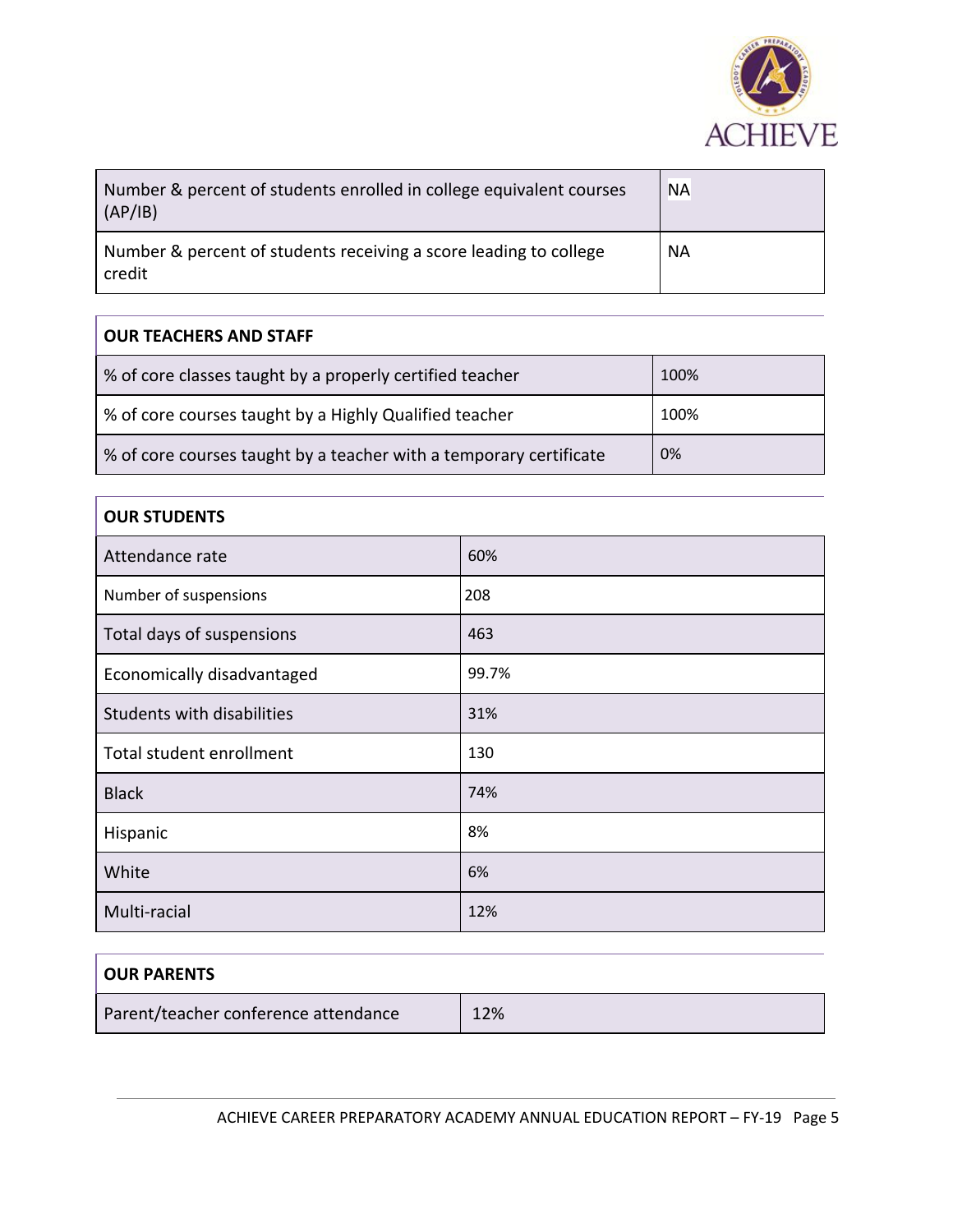

A statement of revenue and expenses for July 1, 2018 through June 30, 2019 is listed below. Additional financial information is available from the academy. The auditor's report is being conducted at this time.

| <b>REVENUE</b>    |             |
|-------------------|-------------|
| School foundation | \$1,203,670 |
| Food services     | \$58,460    |
| Federal grants    | \$194,866   |
| State grants      | \$154,415   |
| Other             | \$43,081    |
| Total revenue     | \$1,654,492 |

| <b>EXPENSES</b>            |             |
|----------------------------|-------------|
| Salaries & fringe benefits | \$928,268   |
| <b>Purchased services</b>  | \$607,279   |
| Materials & supplies       | \$74,635    |
| Other                      | \$82,756    |
| Total expenses             | \$1,692,938 |

| Net position as of July 1, 2019  | $-52,213,277$ |
|----------------------------------|---------------|
| Net position as of June 30, 2019 | -\$1,582,134  |

For 2018-19, the total revenues of \$1,654,492 minus total expenses of \$1,692,938 = -\$38,446; The net position indicated in the above table includes accounting for forecast pension liability.